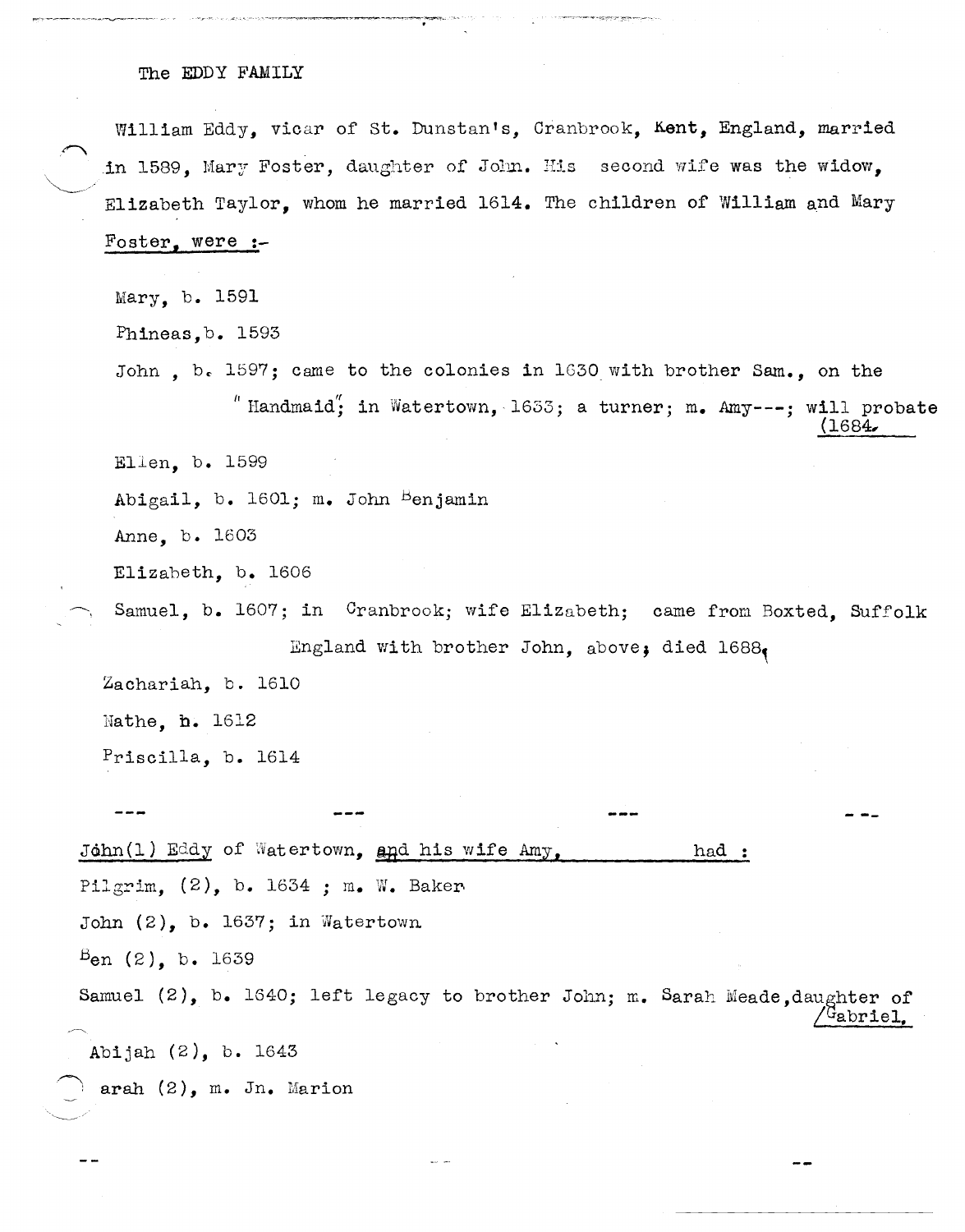.~

 $\smile$   $\smile$ Samuel (2) Eddy ( John (1) and wife Sarah Meade. had : Samuel (3), b. 1668  $S<sub>arah.</sub> (3), b. 1670$ Ben (3), bo 1673 John  $(3)$  said to be here, who m. Sarah Woodward- no record.  $\theta$ eliverance (3), b. 1676; of Watertown, 1693; d. July 24, 1694. Elizabeth b. Feb. 2, 1679; m. April 2, 1710 Ebenezer Allen; d. Mch.12, 1712. Ruth (3), b. 1681 Joanna (3), b. 1685

 $S$ amuel (1) Eddy and wife Elizabeth, had:

John,  $(2)$ , b. 1637; carpenter; of Plymouth; d. 1695; m. 1st. Susan Paddock of  $D$ artmouth, 1665; who d. 1670; m. 2nd  $D$ eliveranve Owen, 1672, of Braintree; she m. 2nd Nathe Smith of  $^{\text{T}}$ aunton; she was living 1717. Zacharia (2), b. 1639; to Middleton and Swanzea; m. 1663 Alice, daughter of Robert and Wary Paddock.

 $C_{\text{aleb}}$  (2), b. 1643 ; of Swanzea ; m. 1st  $\leftarrow$  ; 2nd. Elizabeth Bullock, daugter of Richard Bullock of Rehoboth.

Obadiah 02), b. 1645; m. a Bennett,

Hannah  $(2)$ , b.  $\pm 647$  ;  $n_e$  Eleazer Foster,  $\pm 676$ .

**---** John (2) Eddy ( Samuel (1) and <sup>lst</sup> wife, Susan Paddock, had:-Mary (3), b. 1667; m. - Kade.

John  $(3)$ , b. 1670; joined expedition to Canada under Capt. Sam<sup>t</sup>l Gallope,  $/1690$ .

**-a.**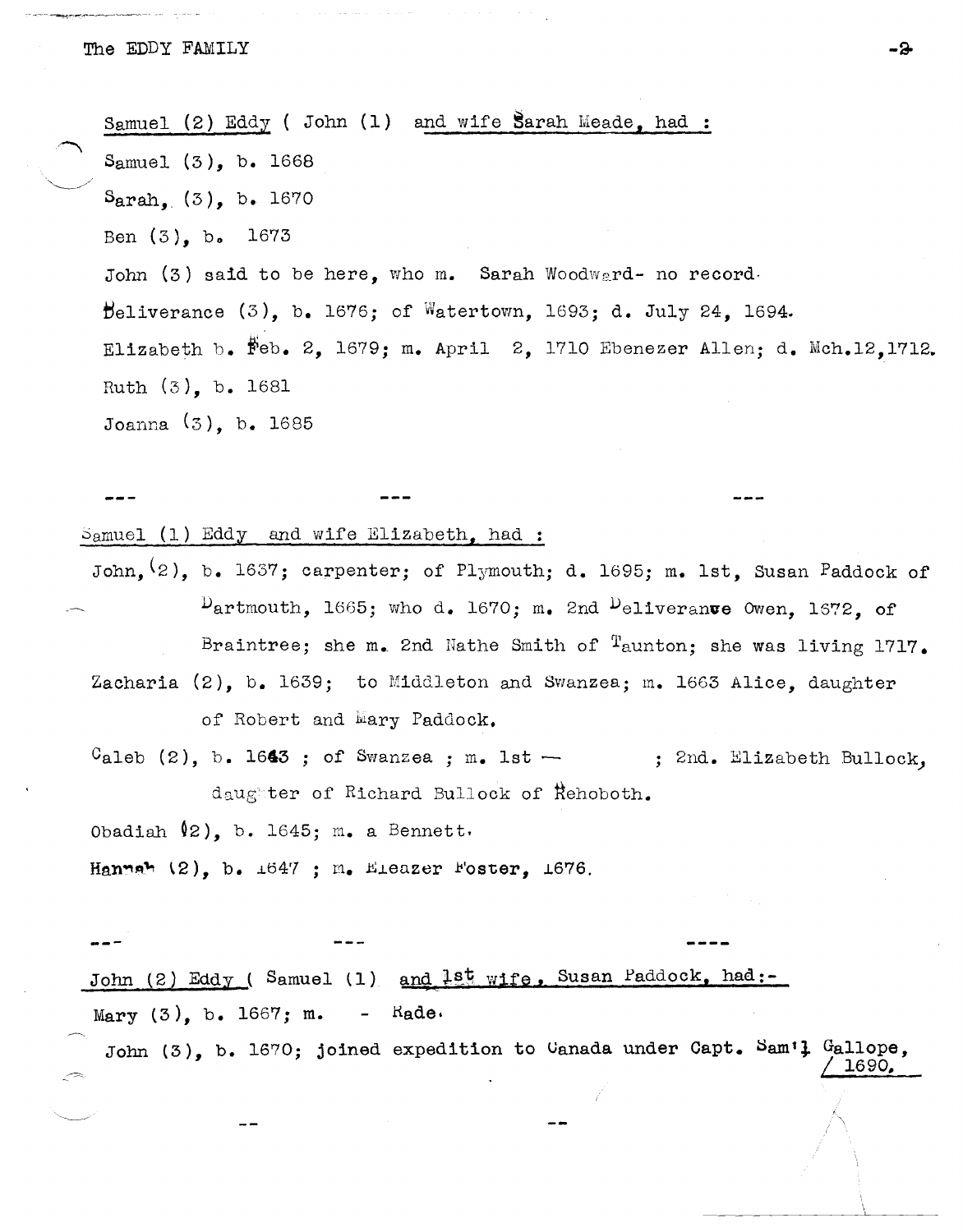John  $(2)$  Eddy ( Samuel  $(1)$  and 2nd wife Beliverance Owen, had :

Eleazer  $(3)$ , b. 1671- d.

 $m_{\text{Bry}}$  (3), b. 1673; m. a Fisher; alive 1700.

Hannah (3), b. 1676; single l70Q

 $Ebenezer (3)$ , b. 1679;

Eleazer (3), 2nd, b. 1681

Joseph (3), b. 1683

Ben (3), b. 1685

Abigail (3), notmentioned in will 1700.

Jonathan (3), b. 1689

Susannah(3), b. 1692 ; m. John Durfee, before 1717,

patience (3), b. 1696

The John Eddy, blacksmith of Plymouth, who bought lots from Aaron Trapp and sold again, is not yet fully linked to anyone. He was evidently the one who was on Martha's Vineyard 1660, and was then called " of Tisbury". His wife was Hephzibah  $\mathcal{L}_{\text{aggett}}$ , daughter of John  $\mathcal{L}_{\text{aggett}}$  (mentioned in will of  $\text{Da}_{\text{g}}$ gett), whom he married before 1673. This John Eddy was of Tisbury 1709 and died there 1715.

( $\texttt{May}$  have been illegitimate son of one of the two  $\texttt{Eddy}$  brothers. or have been a son of the of their sisters, in England, who was sent here for training, and was adopted; or may have been a cousin.)

John Eddy and wife Hephzibah Daggett, had :

Hannah  $(3)$ , b.  $Be$ ulah  $(3)$ , b. Ben (3) ; m. Jn. Manter of Tisbury ; had son Samuel (4). ; m. Enoch Goffin; d. before 1761 m. Hannah --; d. in Tisbury; inherited Tisbury, Edgwater, Chilmark and Middleboro lots; d. 1709.

Abigail (3) m. Tom Trapp, 1717. Elizabeth (3), b. May 3, 1659; m. Jonathan Lambert; 2nd Ben Hatch.<br>Hephzibah (3), m. Peacon Moses Hatch of Barnstabl m. Deacon Moses Hatch of Darnstable.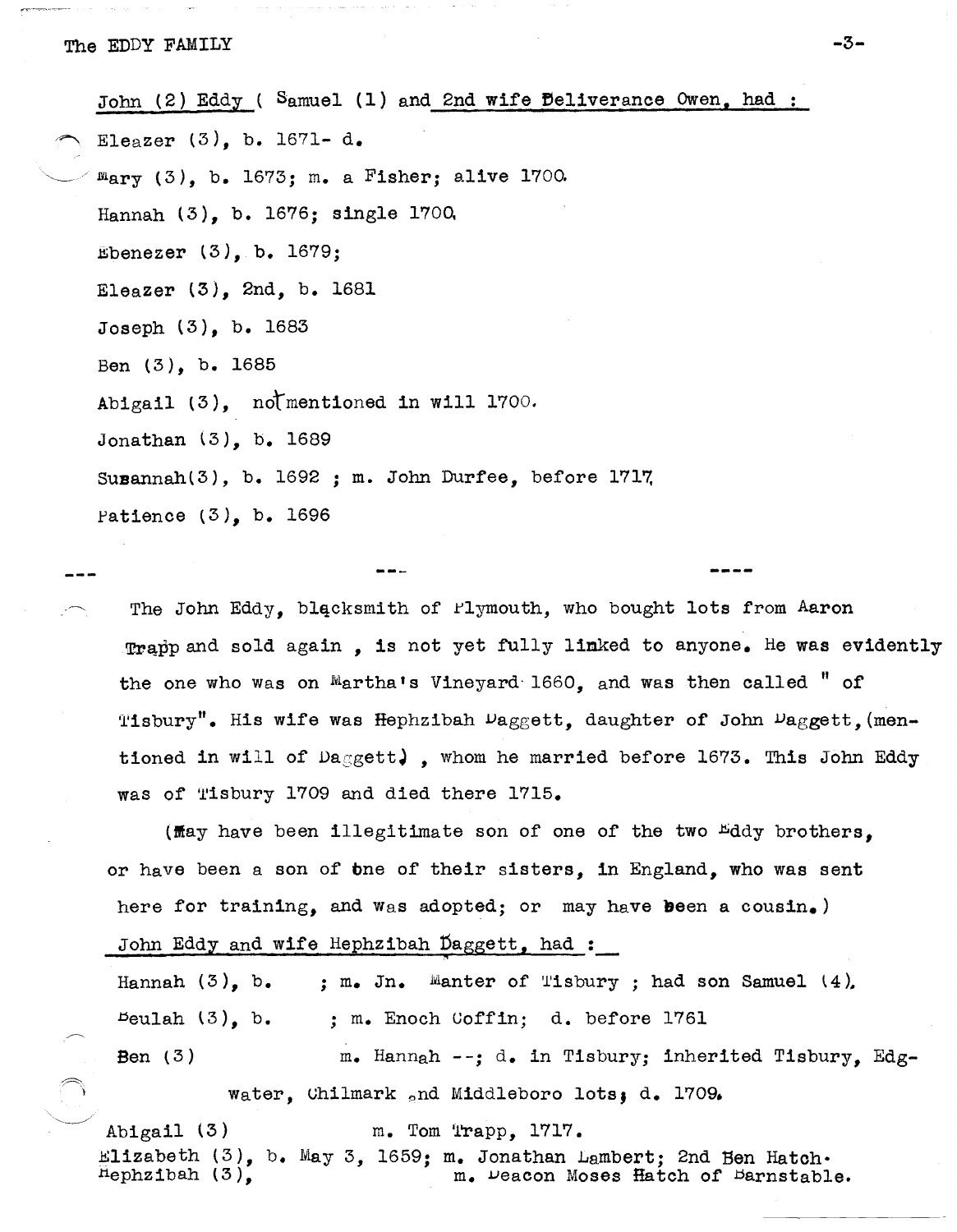The EDDY FAMILY **-4-**

Caleb (2) Eddy ( Samuel (1) and his 2nd wife Elizabeth Bullock, had:  $Ca1eb$  (3)  $Zachq$ riah (3) did he m. Mary Baker ? Sam  $(3)$ . Hannah  $(3)$ , Hopestill (3)  $E11z<sub>a</sub>$ beth (3) Ben (3) ; carpenter ; m. Thomas Cole of Boston, June 22, 1710 Mary (3), b. Nov. 30, 1698; m. Joseph Cole, 1717 son of Hugh Cole and Bebora Buckland. Zachariah (2)  $\texttt{Eddy}$  ( Samuel (1) and Alice Paddock, had: John (3), b. about 1666; m. Mary Samuel (4), b. Oct. 13, 1690 Thomas (4), b. Nov. 13, 1694 Seth (4), b. May 12, 1697 of Swanzea, 1st; had:by 2nd wife Hopestill(Butterworth ) Sutton , widow; Oliver (4), b. Dec. 17, 1701 Charles (4), b. Nov. 14, 1703 Joseph (4), b. 1705 8:41-- Records.- Old Wm. Eddy was called a " non-conforming minister" by  $^{2}$ achariah (4), who gives him four sons,-Sam'l, William. John and Ben. John But only two, Sam and **fititing** came here, according to our records of the 60 passengers arriving in  $N$ ovember, 1630. John left  $r1$ ymouth a year later to go to Newton but Sam stayed on ahd bought land a home from Experience Mitchell, 1631; he and his wife Elizabeth lived there: he was a freeman in 1633. He owned 4 shares in a  $\mu$  ack heifer, in  $1638$ ; was one of 26 who founded Middleboro, 1662.

\* This was probably a ship The Black Heifer"